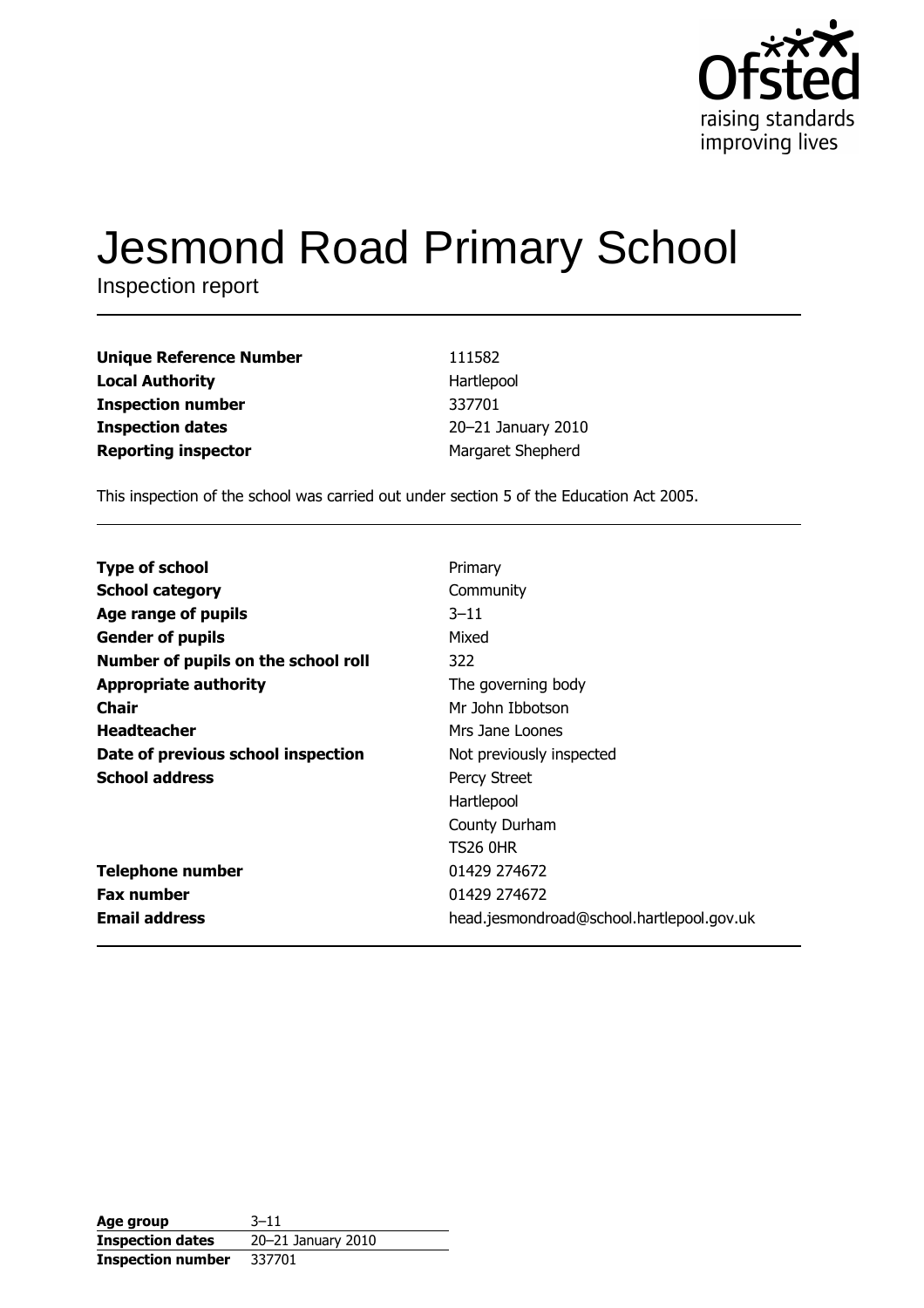The Office for Standards in Education, Children's Services and Skills (Ofsted) regulates and inspects to achieve excellence in the care of children and young people, and in education and skills for learners of all ages. It regulates and inspects childcare and children's social care, and inspects the Children and Family Court Advisory Support Service (Cafcass), schools, colleges, initial teacher training, work-based learning and skills training, adult and community learning, and education and training in prisons and other secure establishments. It rates council children's services, and inspects services for looked after children, safequarding and child protection.

Further copies of this report are obtainable from the school. Under the Education Act 2005, the school must provide a copy of this report free of charge to certain categories of people. A charge not exceeding the full cost of reproduction may be made for any other copies supplied.

If you would like a copy of this document in a different format, such as large print or Braille, please telephone 08456 404045, or email enquiries@ofsted.gov.uk.

You may copy all or parts of this document for non-commercial educational purposes, as long as you give details of the source and date of publication and do not alter the documentation in any way.

Royal Exchange Buildings St Ann's Square Manchester M2 7LA T: 08456 404045 Textphone: 0161 618 8524 E: enquiries@ofsted.gov.uk W: www.ofsted.gov.uk © Crown copyright 2010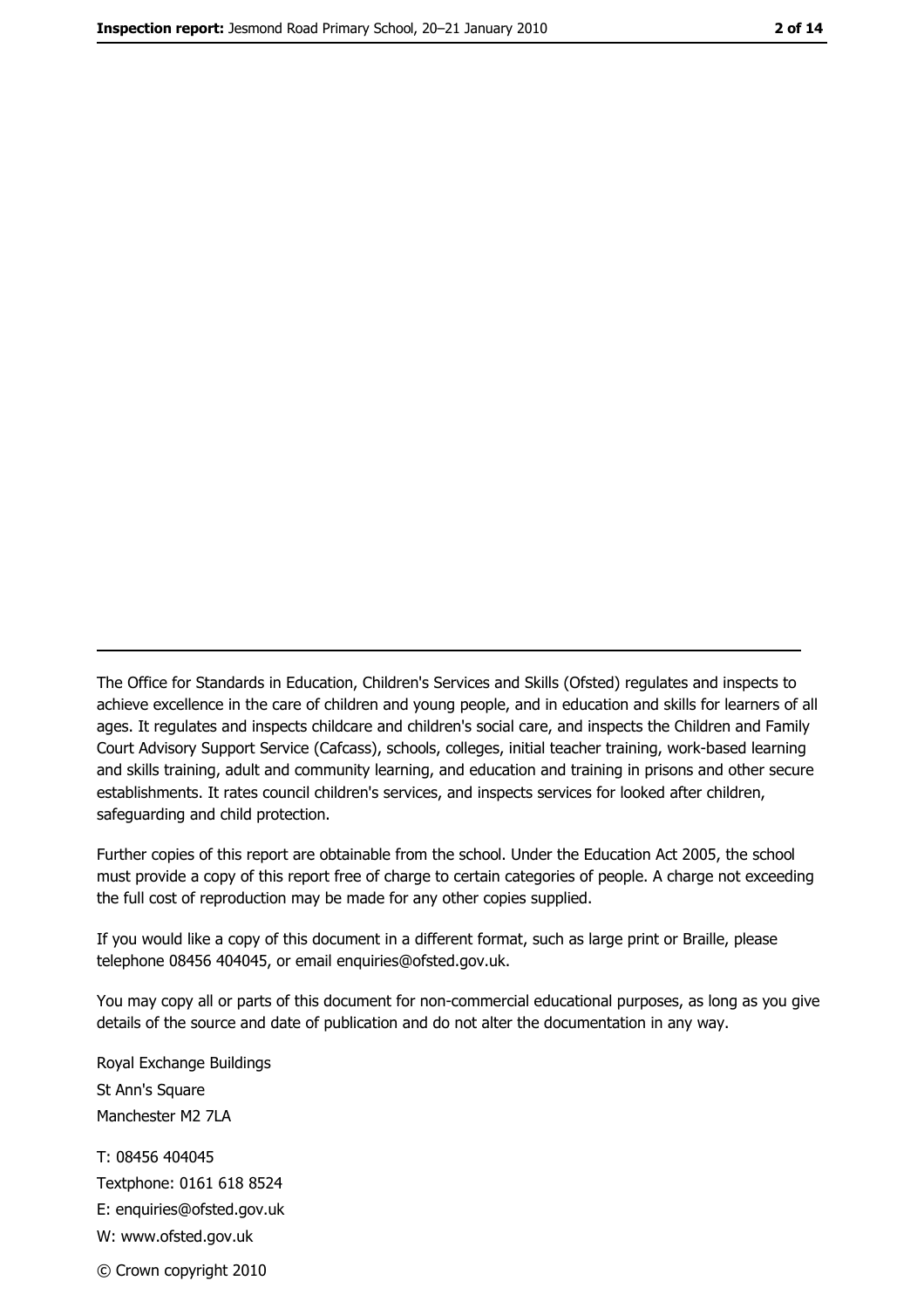# **Introduction**

This inspection was carried out by three additional inspectors. The inspectors visited 20 lessons, held meetings with governors, 12 teachers and groups of pupils and talked to parents and carers. They observed the school's work, and looked at tracking data, the school improvement plan, key policy and procedure documents, pupils' work, assessment books and 50 questionnaires from parents and carers. Almost one third of the time was spent inspecting pupils' learning.

The inspection team reviewed many aspects of the school's work. It looked in detail at the following:

- whether standards and progress were continuing to improve and why standards in  $\blacksquare$ English were lower than those in mathematics
- the differences in quality between pupils' healthy lifestyles, contributions to the  $\blacksquare$ community, behaviour and safety
- key features in leadership and management that have improved provision and  $\blacksquare$ ensured a rise in standards
- the quality and outcomes of the Early Years Foundation Stage provision.  $\blacksquare$

# Information about the school

The school serves the community in the centre of Hartlepool. It has a much higher proportion of pupils eligible for free school meals than usual. Pupils are predominantly White British. There a fewer pupils with special educational needs and/or disabilities than average. The school building is very old and the school field is on separate premises. There are four mixed-age group classes, one for Years 1 and 2 pupils and three for Years 3 and 4 pupils. The Early Years Foundation Stage is accommodated in a Nursery and Reception unit. The children who join the school in the Nursery are joined by others from adjacent nursery provision at the beginning of Reception. At the time of the inspection there were some subject leaders and a senior leader who were new to their posts of responsibility.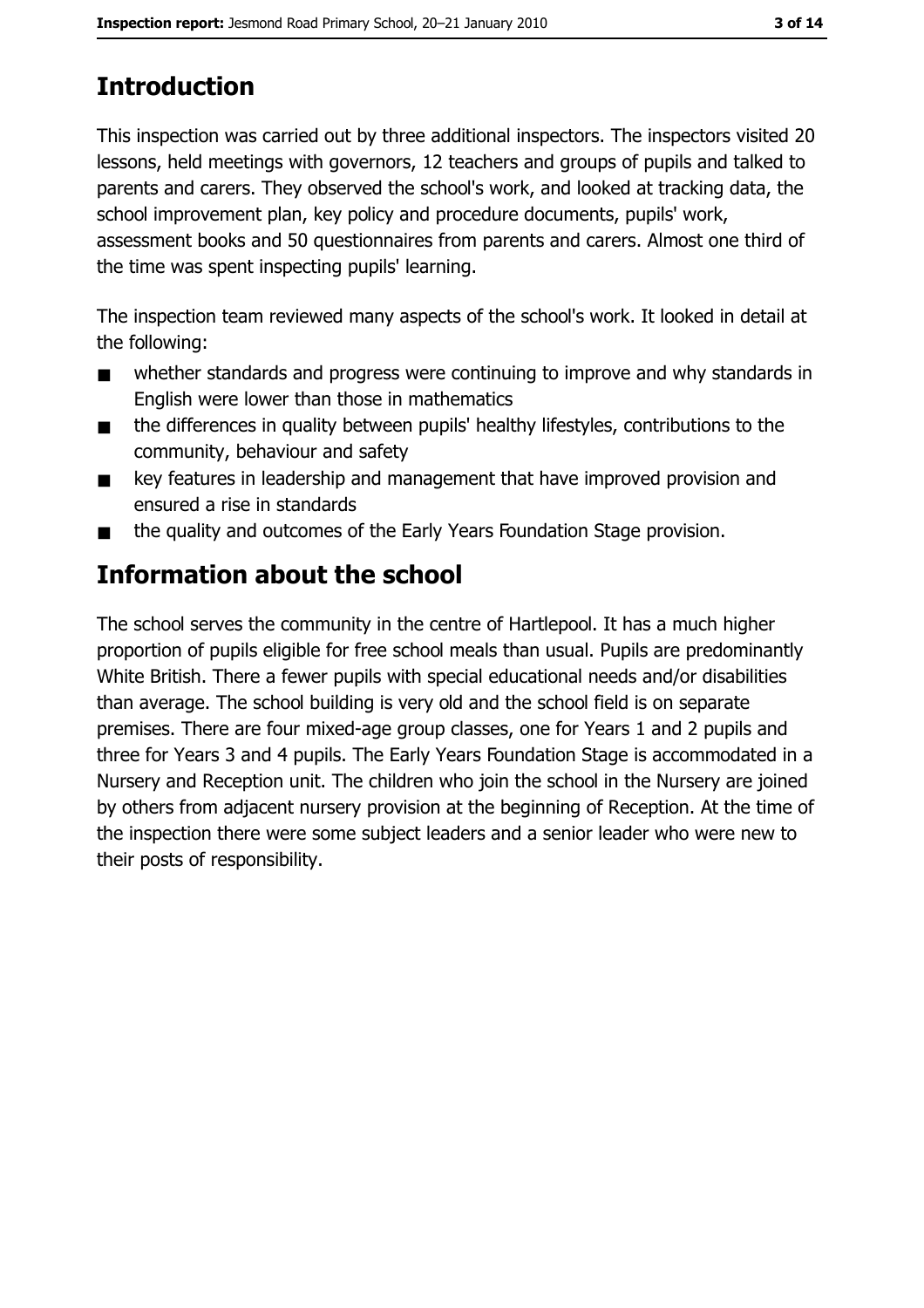# **Inspection judgements**

## Overall effectiveness: how good is the school?

#### The school's capacity for sustained improvement

## **Main findings**

This is a good school that has been consistently improving over time, which parents and carers appreciate. This is a result of the outstanding headteacher, who drives improvement across the whole of the school's provision. She is ably supported by an enthusiastic and efficient senior leadership team. Members of the governing body play an important part in determining the strategic direction of the school. All these leaders have a very clear understanding of the school's strengths and weaknesses. They have been very successful in embedding ambition across the staff, who are keen to play their part in making the school a better place for learning. These features result in a steady rise in standards and improvement in pupils' personal development. This gives the school a good capacity for future improvement.

Children enter the school with skills well below the expected level, particularly in language and literacy. The Early Years Foundation Stage provision is good. Children achieve well particularly in language and literacy and by the time they reach the end of Reception standards have risen to below average. Progress is particularly good in language and literacy because the school has worked hard to improve this aspect of its work. The provision for problem solving, reasoning and numeracy in the Early Years Foundation Stage is not as effective. The good progress of the first two years of schooling continues steadily through the rest of the school and by the time pupils leave the school standards are broadly average, with higher standards in mathematics than English. This is a result of a combination of good teaching, which has some outstanding features, and a well-balanced curriculum. Pupils with special educational needs and/or disabilities make good progress due to careful analysis of their needs and flexible support to meet those needs. More able pupils make good progress in mathematics but the level of challenge they receive in some lessons in English is not high enough, which reduces their rate of progress.

The school has worked hard to introduce a more lively and relevant curriculum for its pupils. It has made a good start to this initiative but has not had time to evaluate its full impact on learning. The curriculum provides many opportunities for pupils to develop their contributions to both the school and the local community and they respond very well to these challenges. However, opportunities for developing links with the wider communities of the national and global dimension are no better than satisfactory. Pupils have a good understanding of keeping safe and healthy. Behaviour is good, with pupils settling quickly to work in lessons and moving around the huge building very sensibly. There is a very small proportion of pupils with challenging behaviour, which the school manages well. Pupils fully respect the school's golden rules, which makes the school a harmonious place for learning.

| ♪ |  |
|---|--|
|   |  |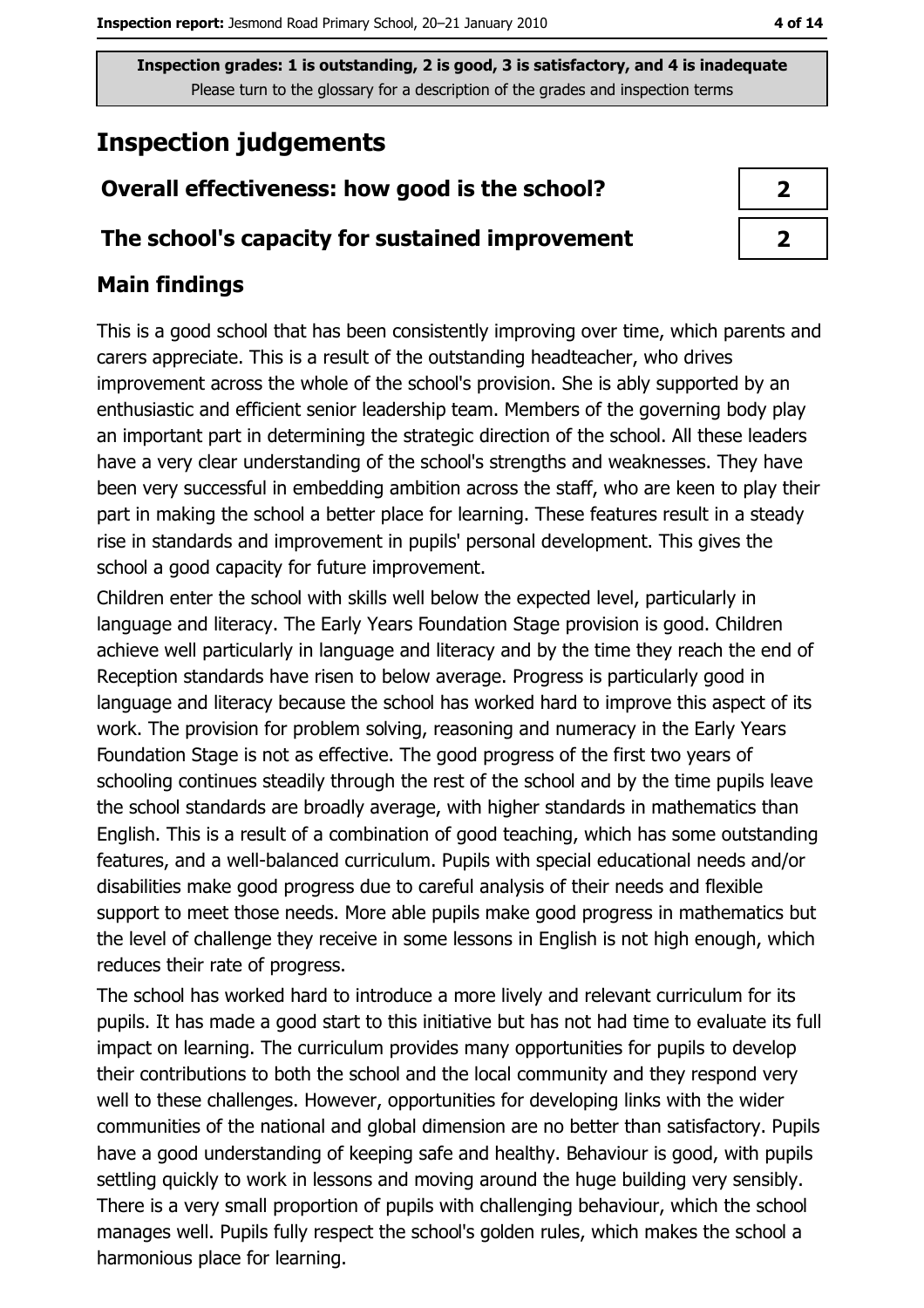## What does the school need to do to improve further?

- Provide consistently good teaching for more able pupils in English.  $\blacksquare$
- Evaluate the new curriculum, including the provision for community cohesion,  $\blacksquare$ building on the established strengths and eradicating weaknesses.
- Extend the provision for problem solving, reasoning and numeracy in the Early  $\blacksquare$ Years Foundation Stage.

#### **Outcomes for individuals and groups of pupils**

Pupils really enjoy their learning. They tackle their work with enthusiasm and try hard to complete their tasks. A good example of these attitudes is the early morning start to mental mathematics, where pupils come in 10 minutes early every day and settle quickly to their individual workbooks. They listen well in whole class sessions and willingly share their ides with each other when they work in pairs. They have a good understanding of what they need to do to improve their work. Pupils who work in mixed-age classes cooperate well across the different age groups. Progress does not slow in these classes. Pupils with special educational needs and/or disabilities work hard, whether they are in whole class sessions, small groups or receiving individual support. There is some outstanding progress in Year 5, where pupils concentrate very hard to develop basic skills and think about their responses to historical challenges, for example how they would respond to being evacuated during the Second World War, By Year 6 pupils are producing extended pieces of writing with imaginative vocabulary.

Pupils take their responsibilities seriously. They rise to the challenge of making decisions on the school council and relish opportunities to extend their roles into the community, such as in planting trees in the cemetery. They develop good spiritual, moral, social and cultural skills and have the maturity to tackle new challenges, such as learning to dance the foxtrot. They celebrate each other's successes and take good advantage of opportunities for reflection when they are provided, such as in assembly. Pupils' basic skills are average by the time they leave the school and their skills of working in teams and in business enterprises support the needs of their future lives. They develop a good understanding of conservation through their projects based on fair trade.

These are the grades for pupils' outcomes

 $\overline{2}$ 

The grades for attainment and attendance are: 1 is high; 2 is above average; 3 is broadly average; and 4 is low.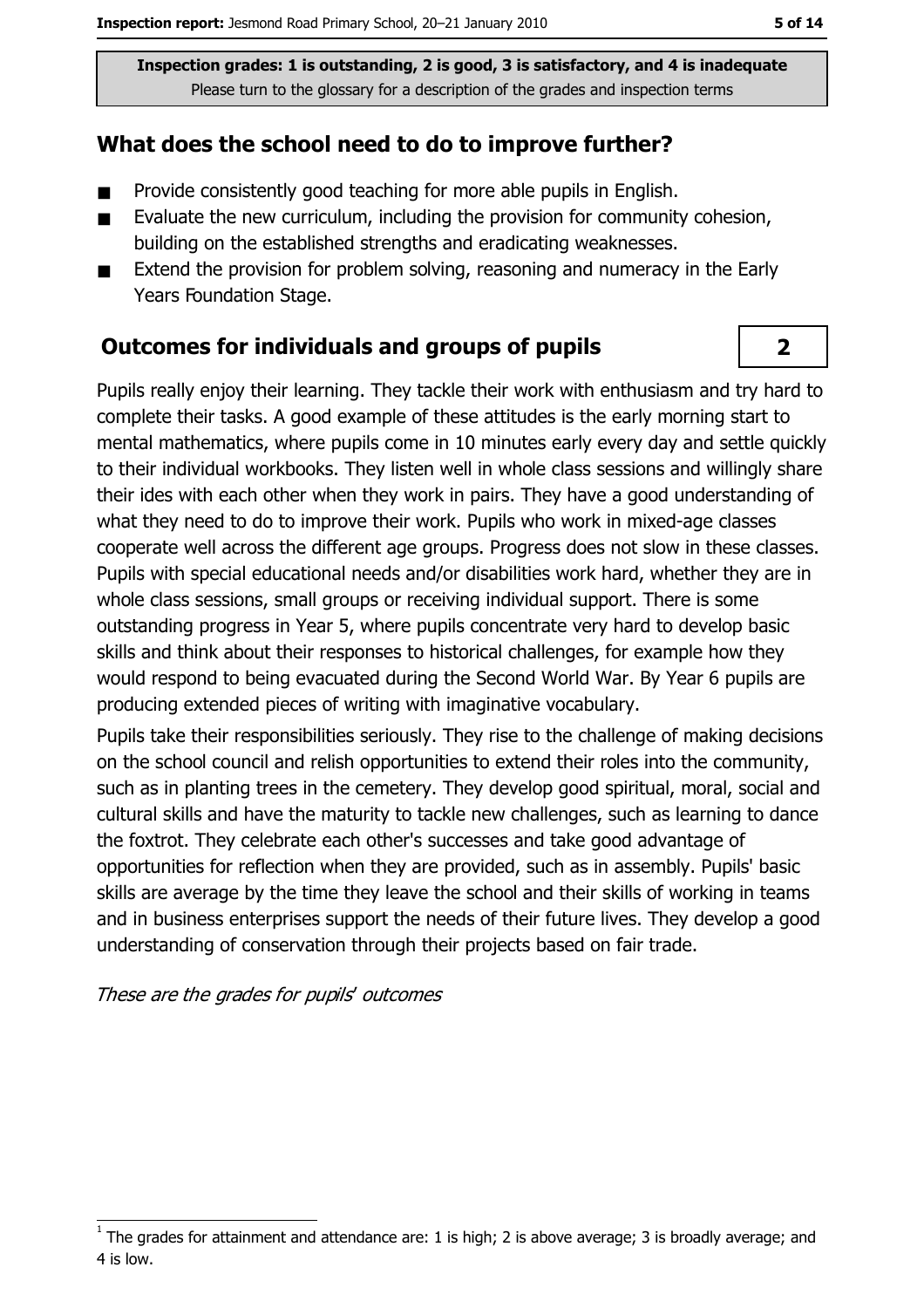| Pupils' achievement and the extent to which they enjoy their learning                                                     |                         |  |  |  |
|---------------------------------------------------------------------------------------------------------------------------|-------------------------|--|--|--|
| Taking into account:<br>Pupils' attainment <sup>1</sup>                                                                   | 3                       |  |  |  |
| The quality of pupils' learning and their progress                                                                        | 2                       |  |  |  |
| The quality of learning for pupils with special educational needs and/or<br>disabilities and their progress               |                         |  |  |  |
| The extent to which pupils feel safe                                                                                      | $\overline{\mathbf{2}}$ |  |  |  |
| <b>Pupils' behaviour</b>                                                                                                  |                         |  |  |  |
| The extent to which pupils adopt healthy lifestyles                                                                       | $\mathbf{2}$            |  |  |  |
| The extent to which pupils contribute to the school and wider community                                                   |                         |  |  |  |
| The extent to which pupils develop workplace and other skills that will<br>contribute to their future economic well-being |                         |  |  |  |
| Taking into account:<br>Pupils' attendance <sup>1</sup>                                                                   | 3                       |  |  |  |
| The extent of pupils' spiritual, moral, social and cultural development                                                   | 2                       |  |  |  |

#### How effective is the provision?

Teachers produce very thorough planning, which provides a good variety of different tasks to sustain pupils' interests. They work in a productive partnership with teaching assistants, who have a good understanding of the key learning expected during the lesson. The regular use of electronic whiteboards provides a stimulating additional dimension to the teaching. Teachers mark pupils' work very well and this is particularly good for the older pupils, where extremely clear quidance is provided. Staff manage pupils' behaviour well and create an expectation that the classroom is a place where they are expected to concentrate. In some English lessons teachers do not provide challenging enough questions for more able pupils and some of the tasks are not pitched at a high enough level to optimise these pupils' learning. In the outstanding teaching there is a fast pace, pupils' contributions are skilfully used as teaching points and there is a rich range of different approaches to learning. The school has worked hard to ensure that its curriculum is more relevant to pupils' needs than previously. Staff have made a very good start, particularly in providing an exciting and memorable visit into the community, to initiate each new topic of work studied. The provision for pupils with special educational needs and/or disabilities is thorough and is flexible enough to respond to their varying needs. The school takes its responsibilities for care, supporting and guiding pupils very seriously and it is consistently good in these areas. All members of staff play their part in providing a safe and secure basis for pupils' development.

These are the grades for the quality of provision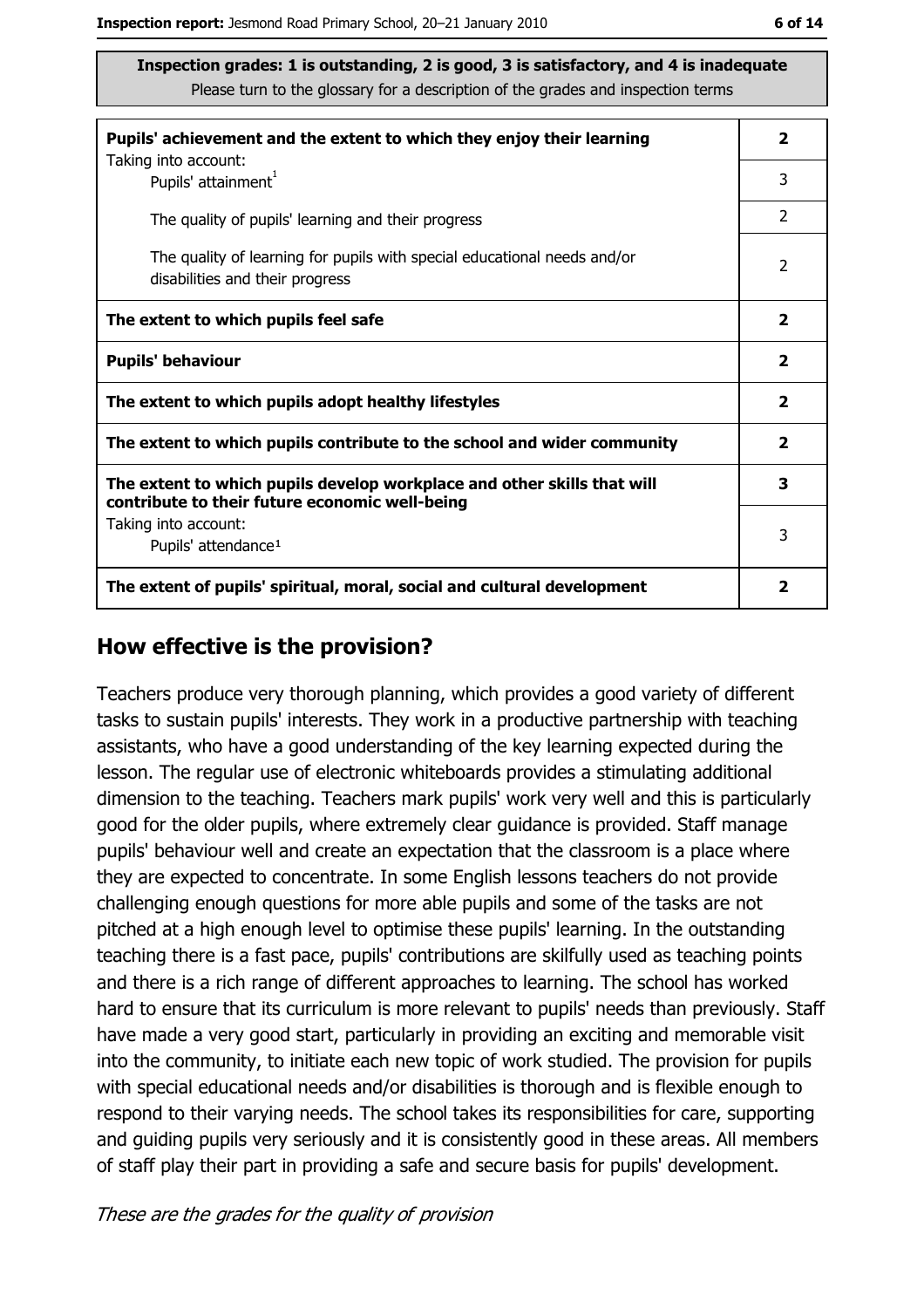| The quality of teaching                                                                                    |  |
|------------------------------------------------------------------------------------------------------------|--|
| Taking into account:<br>The use of assessment to support learning                                          |  |
| The extent to which the curriculum meets pupils' needs, including, where<br>relevant, through partnerships |  |
| The effectiveness of care, guidance and support                                                            |  |

#### How effective are leadership and management?

The headteacher has a very clear educational vision for the work of the school. She works extremely effectively to transmit this to all staff. She implements efficient whole school strategies to ensure that there is consistency in provision as pupils move through the school. The senior leadership team supports her very well in driving improvements forward. There are very thorough systems for leaders to monitor teaching and learning, and this is supporting the new senior leader and subject leaders well in carrying out their roles. The outcomes of this monitoring are used effectively to drive performance management and provide professional development to improve provision further, both across the whole school and for individuals. The governing body has a good knowledge of the school's strengths and weaknesses and provides a good range of expertise to support and challenge leaders. The school uses external specialists very well to extend its expertise. There are good partnerships with parents and carers, which they appreciate. The school's promotion of equal opportunities is satisfactory. The weakness is the provision for some more able pupils. In other aspects the school's work is good, such as in providing a parallel curriculum across year groups and tackling discrimination. Safeguarding procedures are thorough, with staff well deployed to work with the systems. Community cohesion is satisfactory. It is better within the school community and the locality but not as good in relation to the national or global community. The school provides good value for money.

| The effectiveness of leadership and management in embedding ambition and<br>driving improvement                                                                     | 2 |
|---------------------------------------------------------------------------------------------------------------------------------------------------------------------|---|
| Taking into account:<br>The leadership and management of teaching and learning                                                                                      | 2 |
| The effectiveness of the governing body in challenging and supporting the<br>school so that weaknesses are tackled decisively and statutory responsibilities<br>met | 2 |
| The effectiveness of the school's engagement with parents and carers                                                                                                | 2 |
| The effectiveness of partnerships in promoting learning and well-being                                                                                              | 2 |
| The effectiveness with which the school promotes equality of opportunity and<br>tackles discrimination                                                              | 3 |

These are the grades for leadership and management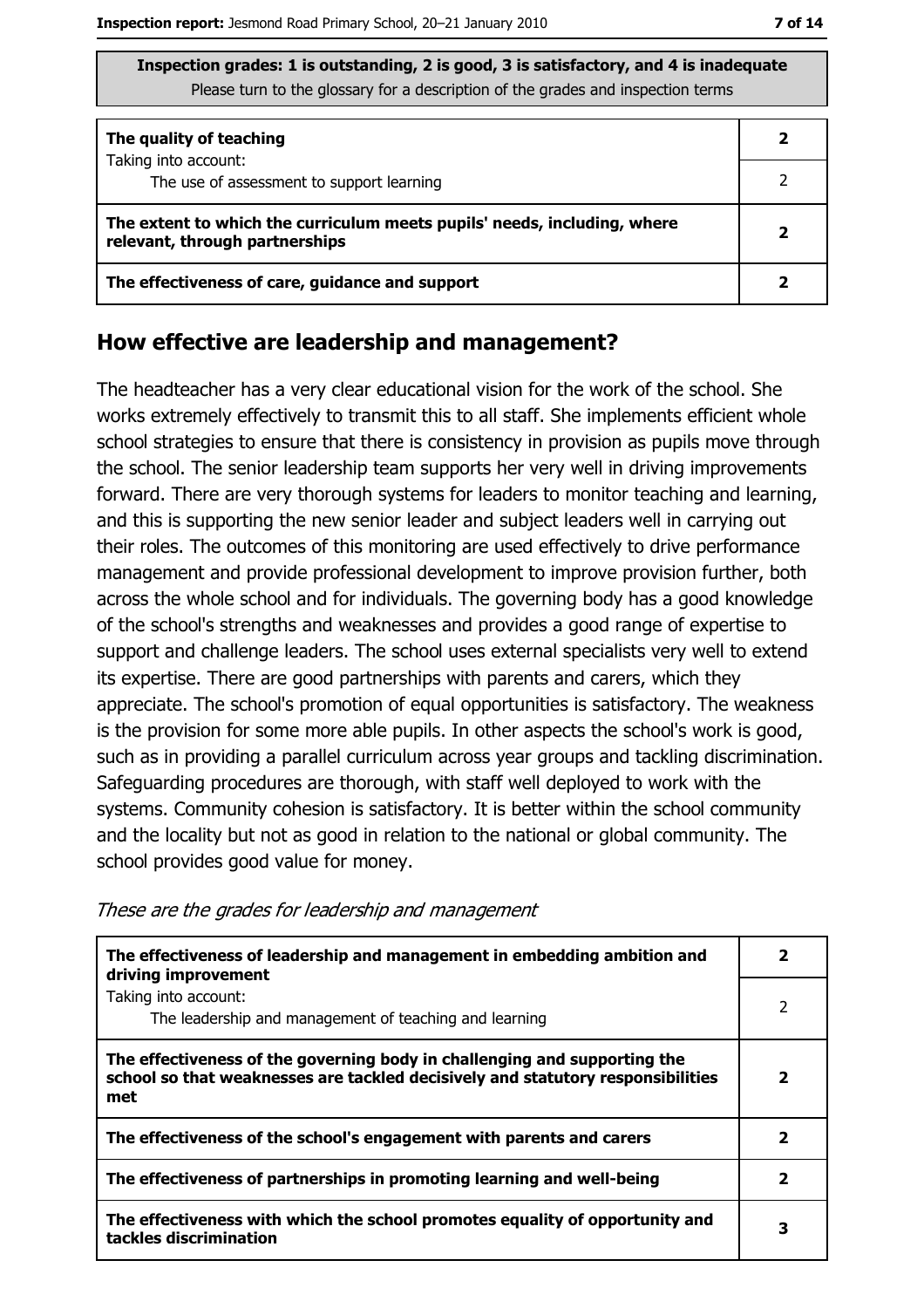| Inspection grades: 1 is outstanding, 2 is good, 3 is satisfactory, and 4 is inadequate<br>Please turn to the glossary for a description of the grades and inspection terms |              |  |
|----------------------------------------------------------------------------------------------------------------------------------------------------------------------------|--------------|--|
| The effectiveness of safeguarding procedures                                                                                                                               | $\mathbf{2}$ |  |
| The effectiveness with which the school promotes community cohesion                                                                                                        |              |  |
| The effectiveness with which the school deploys resources to achieve<br>value for money                                                                                    | $\mathbf{2}$ |  |

## **Early Years Foundation Stage**

Children learn particularly well in relation to their personal development because the unit provides stimulating and varied activities across the school day to support their needs. They behave well, have good levels of independence and make choices confidently. The leader has appropriately prioritised language and literacy development. The result is a thorough phonic programme of work and by the end of Reception the majority of children are approaching the expected level. There are not enough opportunities for the development of problem solving, reasoning and numeracy, either in adult-led activities or in independent learning. In the other areas of learning there is a good balance between focused group work with an adult and activities chosen by children. The welfare of children is outstanding, with the needs of children given high priority. The key worker systems work well. There is a good partnership with outside agencies and parents' and carers' contributions are valued by staff.

These are the grades for the Early Years Foundation Stage

| <b>Overall effectiveness of the Early Years Foundation Stage</b><br>Taking into account: | 2              |
|------------------------------------------------------------------------------------------|----------------|
| Outcomes for children in the Early Years Foundation Stage                                |                |
| The quality of provision in the Early Years Foundation Stage                             |                |
| The effectiveness of leadership and management of the Early Years<br>Foundation Stage    | $\overline{2}$ |

#### **Views of parents and carers**

The great majority of comments from parents and carers are positive, with parents and carers identifying many major improvements over the past years. They appreciate the approachability of staff and feel that their children are happy at school and are progressing well. The inspectors agree with the positive comments. There were a small number of negative comments with no more than one parent expressing concern. The question of the organisation of the mixed-age classes was raised, as were the difficulties of collecting children from different parts of the school building. The inspectors judge that the mixed-age classes are working well and that the school tries very hard to overcome the many disadvantages of the accommodation.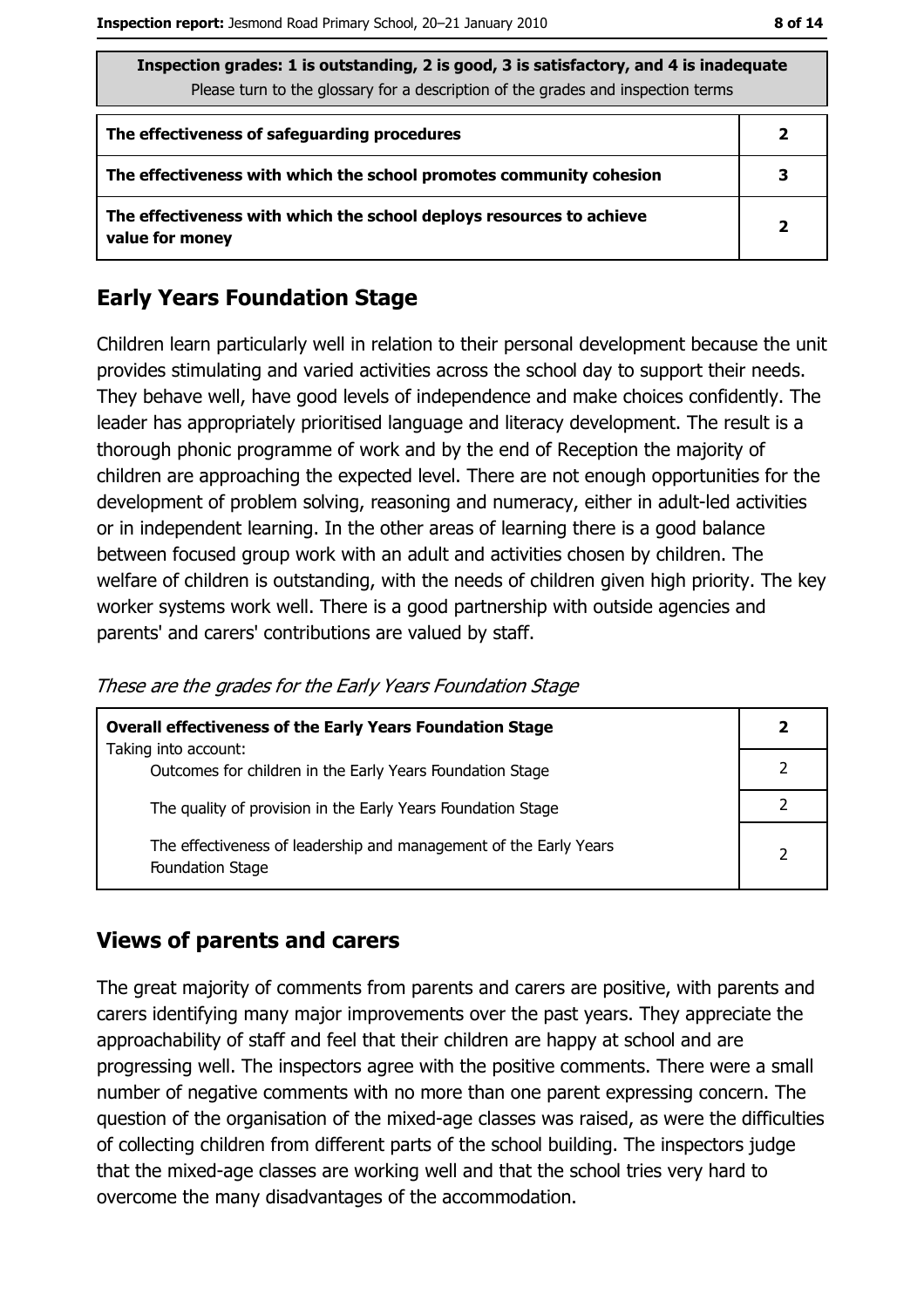## Responses from parents and carers to Ofsted's questionnaire

Ofsted invited all the registered parents and carers of pupils registered at Jesmond Road Primary School to complete a questionnaire about their views of the school.

In the questionnaire, parents and carers were asked to record how strongly they agreed with 13 statements about the school.

The inspection team received 50 completed questionnaires by the end of the on-site inspection. In total, there are 322 pupils registered at the school.

| <b>Statements</b>                                                                                                                                                                                                                                       | <b>Strongly</b><br><b>Agree</b> |               | <b>Agree</b> |               | <b>Disagree</b> |                |              | <b>Strongly</b><br>disagree |
|---------------------------------------------------------------------------------------------------------------------------------------------------------------------------------------------------------------------------------------------------------|---------------------------------|---------------|--------------|---------------|-----------------|----------------|--------------|-----------------------------|
|                                                                                                                                                                                                                                                         | <b>Total</b>                    | $\frac{1}{2}$ | <b>Total</b> | $\frac{0}{0}$ | <b>Total</b>    | $\frac{1}{2}$  | <b>Total</b> | $\frac{1}{2}$               |
| My child enjoys school                                                                                                                                                                                                                                  | 28                              | 56            | 22           | 44            | 0               | 0              | 0            | 0                           |
| The school keeps my child<br>safe                                                                                                                                                                                                                       | 28                              | 56            | 22           | 44            | 0               | 0              | 0            | $\mathbf 0$                 |
| The school informs me<br>about my child's progress                                                                                                                                                                                                      | 27                              | 54            | 19           | 38            | $\overline{4}$  | 8              | 0            | 0                           |
| My child is making enough<br>progress at this school                                                                                                                                                                                                    | 24                              | 48            | 26           | 52            | 0               | 0              | 0            | 0                           |
| The teaching is good at this<br>school                                                                                                                                                                                                                  | 24                              | 48            | 26           | 52            | 0               | 0              | 0            | 0                           |
| The school helps me to<br>support my child's learning                                                                                                                                                                                                   | 23                              | 46            | 23           | 46            | 3               | 6              | 0            | 0                           |
| The school helps my child to<br>have a healthy lifestyle                                                                                                                                                                                                | 22                              | 44            | 27           | 54            | $\mathbf{1}$    | $\overline{2}$ | 0            | 0                           |
| The school makes sure that<br>my child is well prepared for<br>the future (for example<br>changing year group,<br>changing school, and for<br>children who are finishing<br>school, entering further or<br>higher education, or<br>entering employment) | 22                              | 44            | 26           | 52            | $\overline{2}$  | 4              | $\mathbf 0$  | 0                           |
| The school meets my child's<br>particular needs                                                                                                                                                                                                         | 23                              | 46            | 26           | 52            | $\mathbf{1}$    | $\overline{2}$ | 0            | 0                           |
| The school deals effectively<br>with unacceptable behaviour                                                                                                                                                                                             | 21                              | 42            | 26           | 52            | 3               | 6              | 0            | $\mathbf 0$                 |
| The school takes account of<br>my suggestions and<br>concerns                                                                                                                                                                                           | 18                              | 36            | 26           | 52            | 5               | 10             | 0            | 0                           |
| The school is led and<br>managed effectively                                                                                                                                                                                                            | 25                              | 50            | 24           | 48            | 0               | 0              | $\bf{0}$     | 0                           |
| Overall, I am happy with my<br>child's experience at this<br>school                                                                                                                                                                                     | 24                              | 48            | 26           | 52            | $\mathbf 0$     | 0              | $\mathbf 0$  | 0                           |

The table above summarises the responses that parents and carers made to each statement. The percentages indicate the proportion of parents and carers giving that response out of the total number of completed questionnaires. Where one or more parents and carers chose not to answer a particular question, the percentages will not add up to 100%.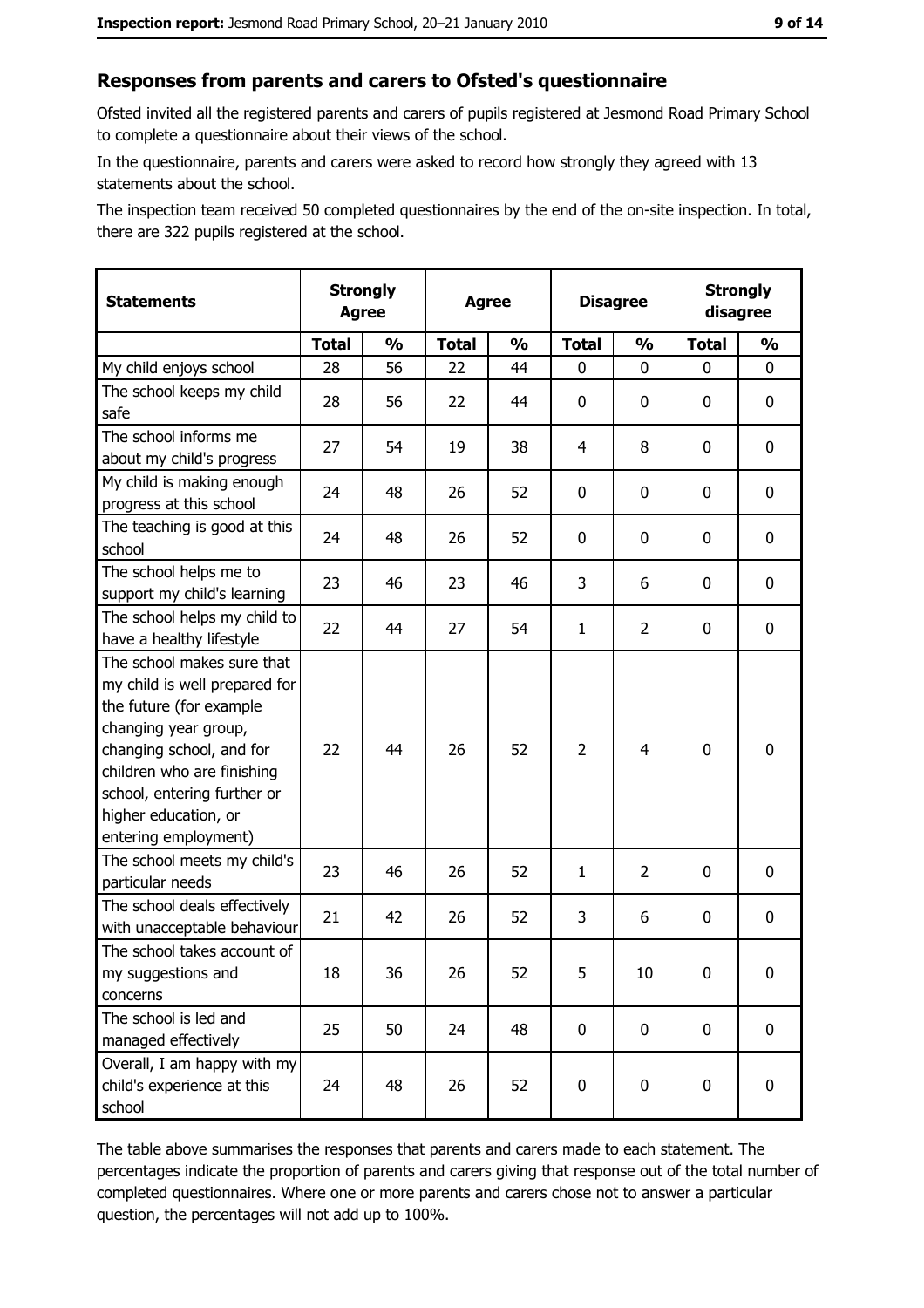# Glossary

| <b>Grade</b> | <b>Judgement</b> | <b>Description</b>                                                                                                                                                                                                               |
|--------------|------------------|----------------------------------------------------------------------------------------------------------------------------------------------------------------------------------------------------------------------------------|
| Grade 1      | Outstanding      | These features are highly effective. An oustanding<br>school provides exceptionally well for its pupils' needs.                                                                                                                  |
| Grade 2      | Good             | These are very positive features of a school. A school<br>that is good is serving its pupils well.                                                                                                                               |
| Grade 3      | Satisfactory     | These features are of reasonable quality. A satisfactory<br>school is providing adequately for its pupils.                                                                                                                       |
| Grade 4      | Inadequate       | These features are not of an acceptable standard. An<br>inadequate school needs to make significant<br>improvement in order to meet the needs of its pupils.<br>Ofsted inspectors will make further visits until it<br>improves. |

## What inspection judgements mean

### Overall effectiveness of schools inspected between September 2007 and July 2008

|                       | Overall effectiveness judgement (percentage of<br>schools) |      |                     |                   |  |  |
|-----------------------|------------------------------------------------------------|------|---------------------|-------------------|--|--|
| <b>Type of school</b> | <b>Outstanding</b>                                         | Good | <b>Satisfactory</b> | <b>Inadequate</b> |  |  |
| Nursery schools       | 39                                                         | 58   | 3                   | 0                 |  |  |
| Primary schools       | 13                                                         | 50   | 33                  | 4                 |  |  |
| Secondary schools     | 17                                                         | 40   | 34                  | 9                 |  |  |
| Sixth forms           | 18                                                         | 43   | 37                  | $\overline{2}$    |  |  |
| Special schools       | 26                                                         | 54   | 18                  | $\overline{2}$    |  |  |
| Pupil referral units  | 7                                                          | 55   | 30                  | 7                 |  |  |
| All schools           | 15                                                         | 49   | 32                  | 5                 |  |  |

New school inspection arrangements were introduced on 1 September 2009. This means that inspectors now make some additional judgements that were not made previously.

The data in the table above were reported in The Annual Report of Her Majesty's Chief Inspector of Education, Children's Services and Skills 2007/08.

Percentages are rounded and do not always add exactly to 100. Secondary school figures include those that have sixth forms, and sixth form figures include only the data specifically for sixth form inspection judgements.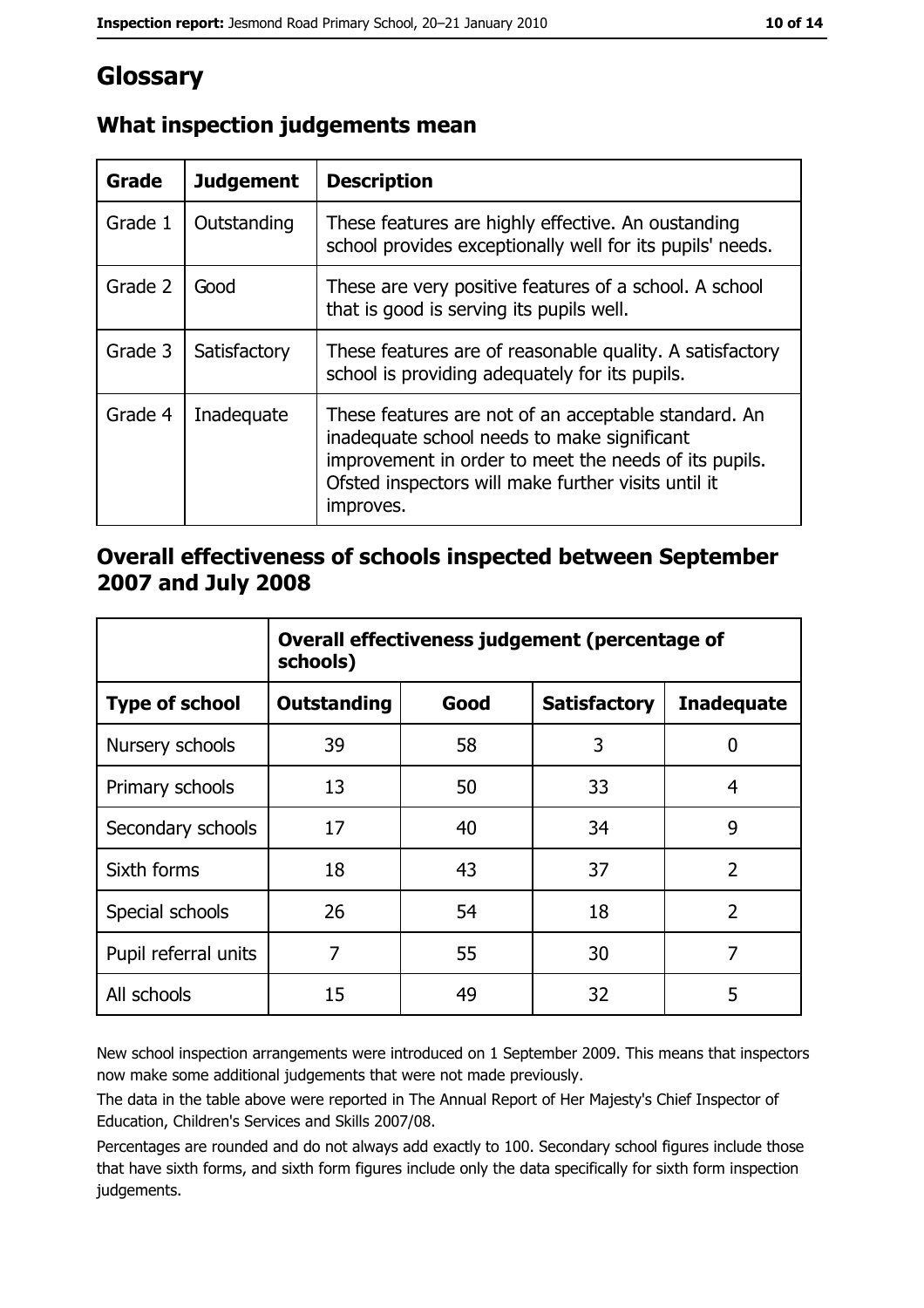# **Common terminology used by inspectors**

| Achievement:                  | the progress and success of a pupil in<br>their learning, development or training.                                                                                                                                                                                                                           |
|-------------------------------|--------------------------------------------------------------------------------------------------------------------------------------------------------------------------------------------------------------------------------------------------------------------------------------------------------------|
| Attainment:                   | the standard of the pupils' work shown by<br>test and examination results and in<br>lessons.                                                                                                                                                                                                                 |
| Capacity to improve:          | the proven ability of the school to<br>continue improving. Inspectors base this<br>judgement on what the school has<br>accomplished so far and on the quality of<br>its systems to maintain improvement.                                                                                                     |
| Leadership and management:    | the contribution of all the staff with<br>responsibilities, not just the headteacher,<br>to identifying priorities, directing and<br>motivating staff and running the school.                                                                                                                                |
| Learning:                     | how well pupils acquire knowledge,<br>develop their understanding, learn and<br>practise skills and are developing their<br>competence as learners.                                                                                                                                                          |
| <b>Overall effectiveness:</b> | inspectors form a judgement on a school's<br>overall effectiveness based on the findings<br>from their inspection of the school. The<br>following judgements, in particular,<br>influence what the overall effectiveness<br>judgement will be.                                                               |
|                               | The school's capacity for sustained<br>improvement.<br>Outcomes for individuals and groups<br>of pupils.<br>The quality of teaching.<br>The extent to which the curriculum<br>meets pupil's needs, including where<br>relevant, through partnerships.<br>The effectiveness of care, guidance<br>and support. |
| Progress:                     | the rate at which pupils are learning in<br>lessons and over longer periods of time. It<br>is often measured by comparing the<br>pupils' attainment at the end of a key<br>stage with their attainment when they<br>started.                                                                                 |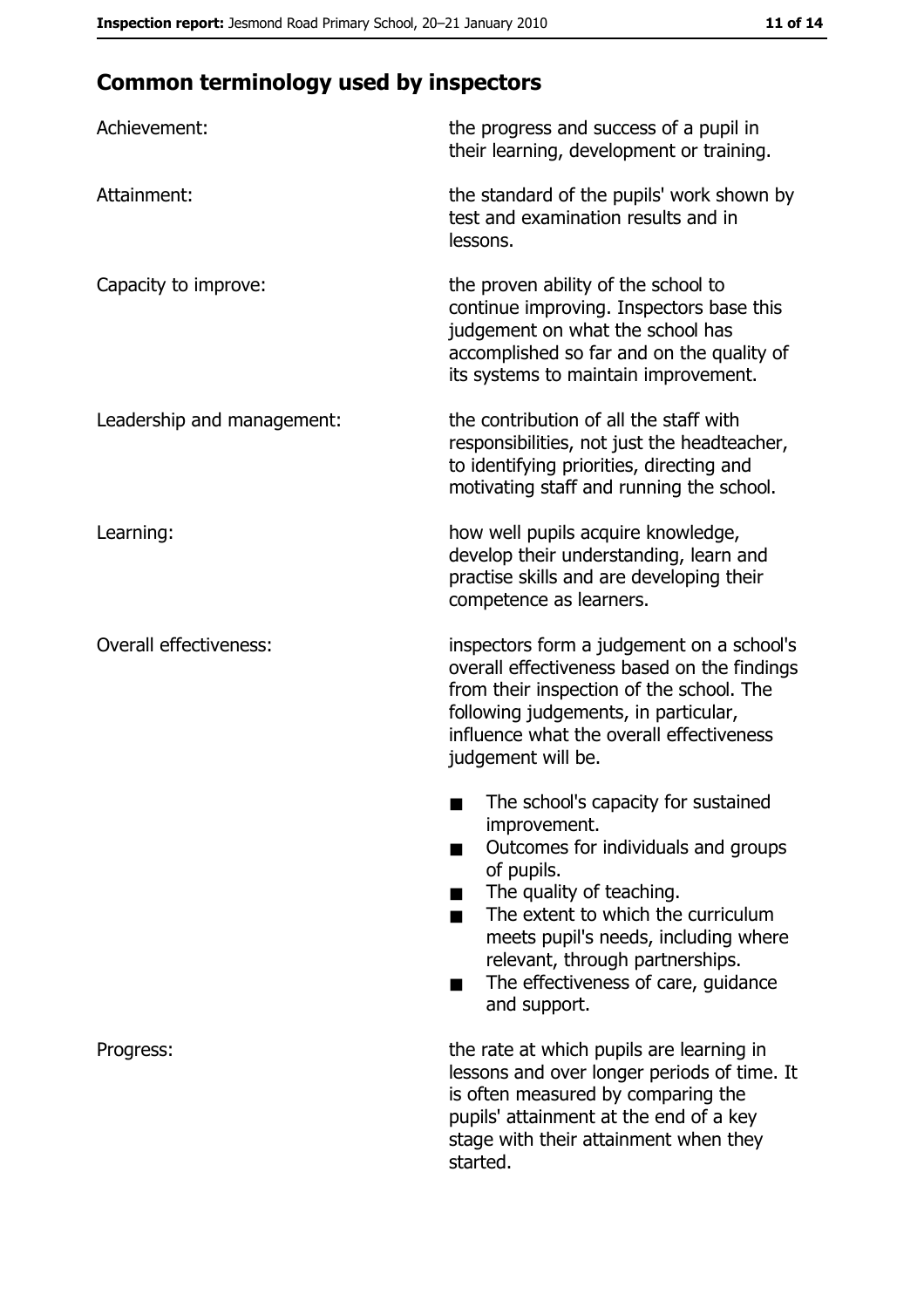This letter is provided for the school, parents and carers to share with their children. It describes Ofsted's main findings from the inspection of their school.



#### 23 January 2010

#### Dear Pupils

#### Inspection of Jesmond Road Primary School, Hartlepool, TS26 0HR

The whole inspection team would like to thank you for the way you welcomed us into your school. You really helped us to understand what you were learning and what you think about all the different things that you do. You go to a good school that has been steadily improving over the past years. This is because your headteacher works so well with all the staff to decide what is going well and what needs developing. With the senior leaders and governors, the school then tackles the things that will help you to learn better.

When you come into school your skills are well below what is expected for your age and by the time you leave you have reached the expected standards. This is because you make good progress as you move through the school. Those of you who find learning more difficult make good progress because you receive work that helps you to improve. For those of you who find learning easier, the school challenges you well in mathematics, but this is not as effective in some English lessons. For those pupils, you can do your best to succeed when you get more difficult work and we have asked your teachers to provide this.

We judge your personal development to be good. Although a very small number of pupils sometimes do not behave well, the great majority of you are very well behaved, particularly in lessons and when you move around your big school building. We were very impressed with the grace you showed when you were learning the foxtrot. We think that teaching is good and so is the curriculum, particularly the new topics you use. We have asked your teachers to decide how well the new systems are working and then make them even better. We have also asked them to help you make more community links across Britain and the wider world. The Nursery and Reception unit is good. Children make very good progress in language and literacy, but it is slower in numeracy. We have asked the staff to give you more opportunities to progress in numeracy.

We know that you are very excited about your new school building and we wish you all the best for your future lives as you move across to it.

Yours sincerely

Mrs Margaret Shepherd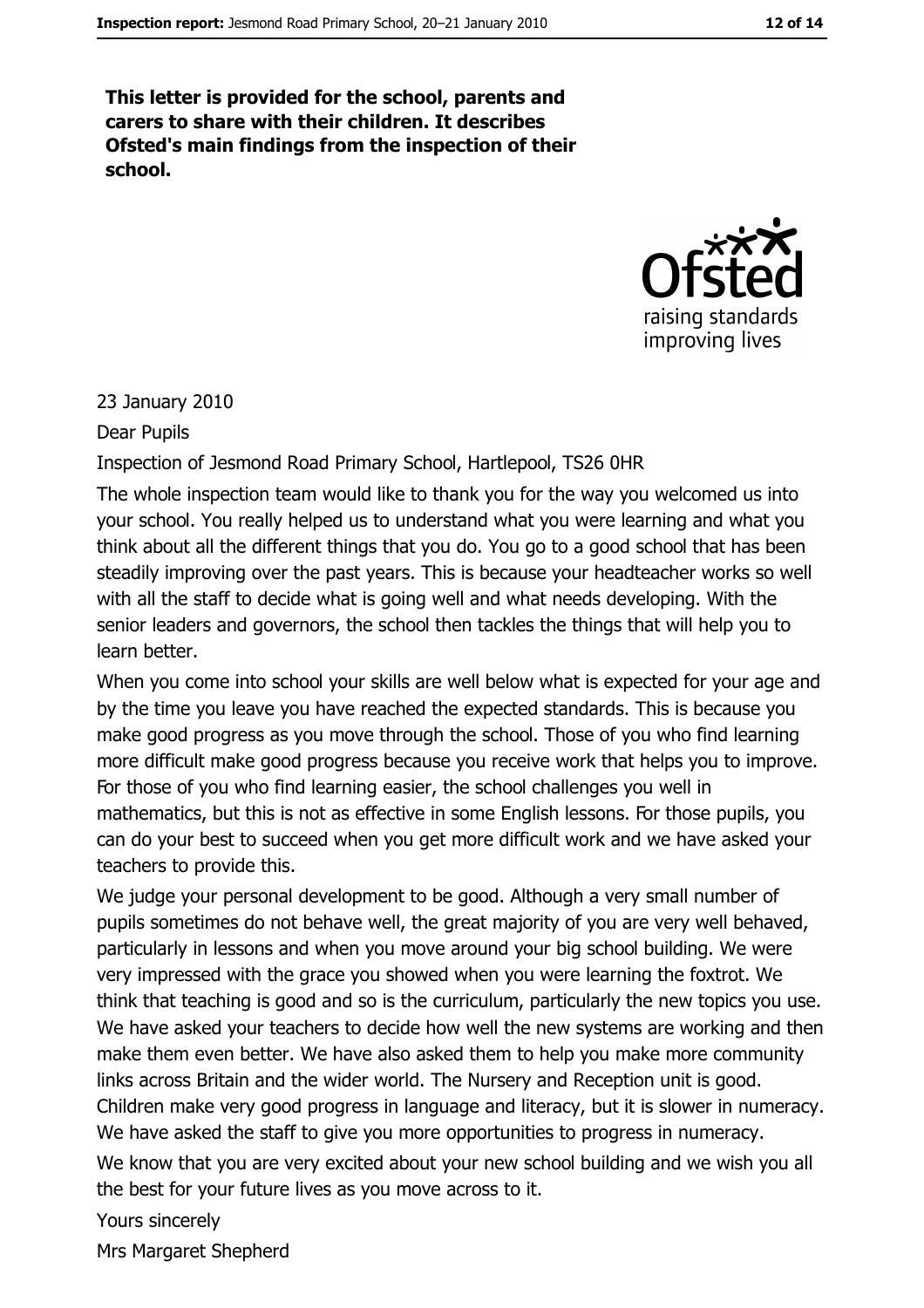Lead Inspector